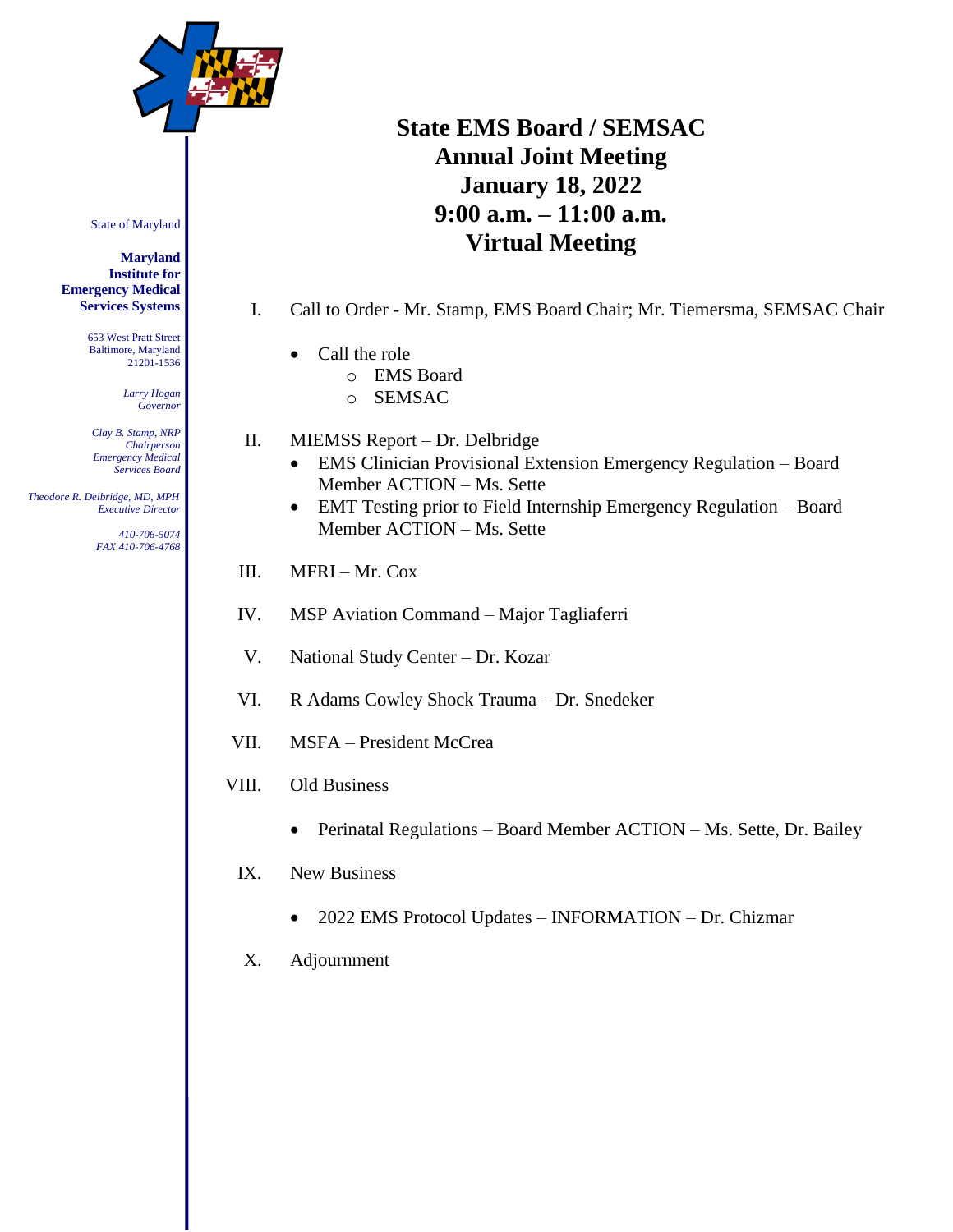

State of Maryland

**Maryland Institute for Emergency Medical Services Systems**

> 653 West Pratt Street Baltimore, Maryland 21201-1536

> > *Larry Hogan Governor*

*Clay B. Stamp, NRP Chairman Emergency Medical Services Board*

 *Theodore R. Delbridge, MD, MPH Executive Director*

> *410-706-5074 FAX 410-706-4768*

#### **State EMS Board and SEMSAC Joint Virtual Meeting January 18, 2022 Minutes**

**Board Members Present**: Clay B. Stamp, NREMT P, Chairperson; Sally Showalter; Stephan Cox; William J. Frohna, M.D.; James Scheulen, NREMT P; Dean E. Albert Reece, M.D.; Mary Alice Vanhoy, RN; Dany Westerband, M.D.; Wayne Tiemersma

**SEMSAC Members Present**: Wayne Tiemersma, Chairperson; Eric Smothers, Vice Chairperson; Kristie Snedeker; Gordon Wallace; Michael Cox; Jeffrey Fillmore, MD; Michael Rosellini; Jeffrey Sagel, MD; Justin Orendorf; Kathleen Grote; Scott Haas; Michael Tagliaferri; Wayne Dyott; Elliott Haut, MD; Tim Kerns; Rosemary Kozar, MD; Kathryn Burroughs; Jim Matz; Lisa Tenney; Lisa Lisle; Jennifer Anders, MD; Alan Butsch; Linda Dousa; Michael Millin, MD

**MSFA:** President McCrea; Kate Tomanelli

**MIEMSS**: Dr. Delbridge; Ms. Gainer; Ms. Abramson; Ms. Aycock; Dr. Bailey; Mr. Bilger; Ms. Chervon; Dr. Chizmar; Mr. Fiackos; Mr. Legore; Mr. Linthicum; Ms. Mays; Mr. Buckson; Mr. Naumann; Mr. Seaman; Ms. Wright-Johnson; Ms. Goff

**OAG:** Mr. Magee; Ms. Sette

Mr. Stamp called the roll of the EMS Board. Ms. Goff called the roll of the SEMSAC.

Chairman Stamp thanked Dr. Delbridge and the MIEMSS leadership and staff for the excellent work each day to achieve our goals, especially during the last two years of COVID. He also thanked the EMS partners for their commitment in serving the citizens of Maryland. Mr. Stamp welcomed and thanked the SEMSAC members for their continued support and advice to the Board.

# **MIEMSS Report**

COVID-19 Updates

Dr. Delbridge said that, although the number of COVID hospitalizations is down, hospitalizations remain extremely high. The result is the overcrowding in Trauma Centers and Emergency Departments, crisis standards of care in some instances, and excessive transfer-of–care intervals.

Dr. Delbridge said that EMS Regions are beginning to utilize the MIEMSS template for notifying the public of the stress COVID has placed on area hospitals.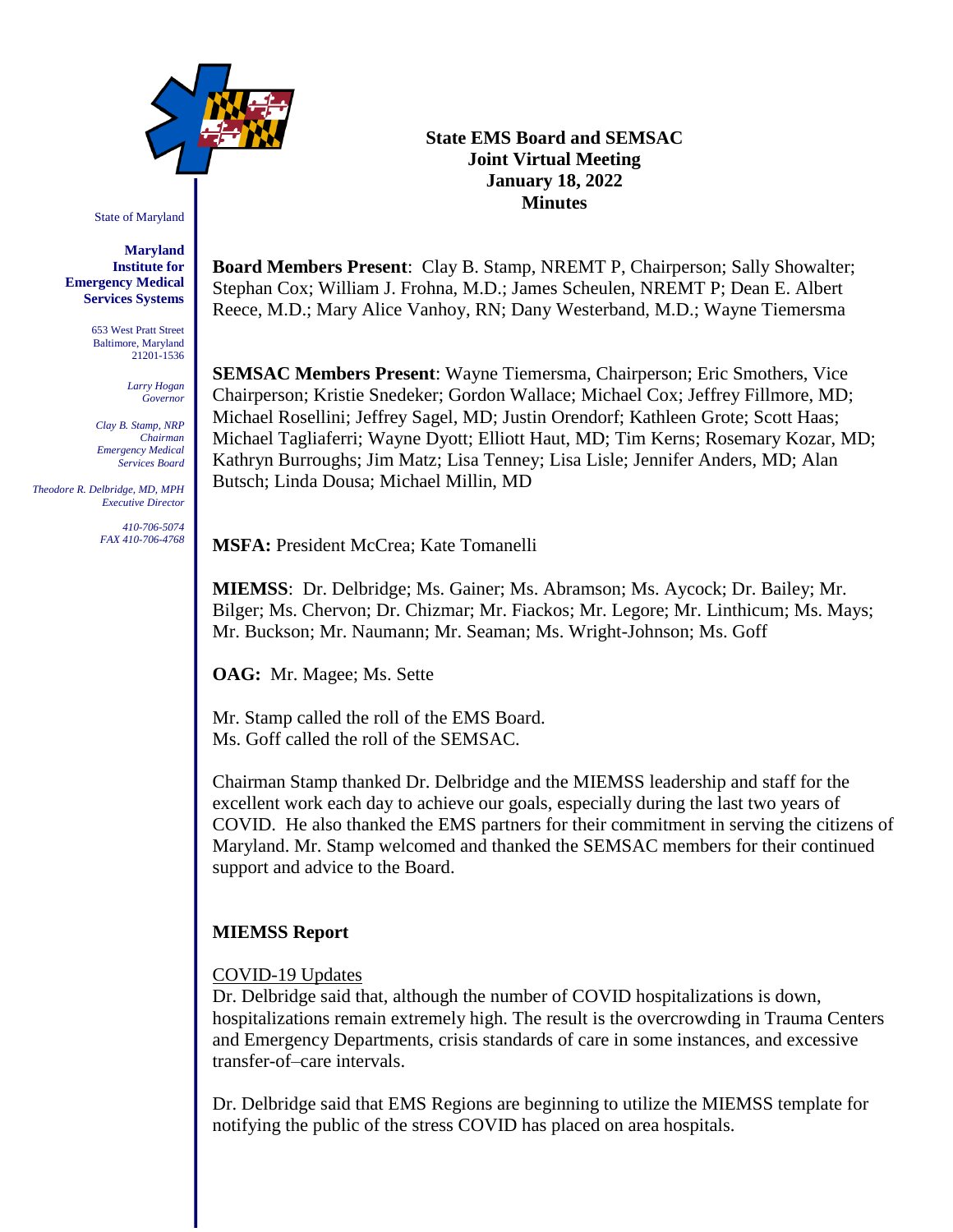# Yellow Alerts

Dr. Delbridge said that, even though yellow alert status is down, it is still way above pre-COVID highs. The current median time-to-transfer a patient in Region III from EMS to hospital staff is 24 minutes; the 90th percentile over 70 minutes, and more than 13% of patient transfers-of-care take longer than an hour. This means that 1 out of 10 transports to an ED in Region III will take well over an hour to transfer the patient care responsibility to the ED staff. It is an incredible strain on the EMS System capacity to manage EMS units detained in hospital emergency departments for that amount of time. Dr. Delbridge provided a snap shot of the Region III Chats for January  $13<sup>th</sup>$  showing 17 of 23 hospitals on alert. He said when nearly every ED is on alert, it renders the alert system obsolete.

MIEMSS conducted a brief survey of EMS and hospital personnel regarding the continuation of the Alert system. 70% of the 60 respondents supported the suspension of the Yellow Alert system.

#### Governor's Executive Order Augmenting the EMS Workforce

Dr. Delbridge said that, as in the previous Executive Order (EO), the current EO suspends provisions of Section 13-15, 13-516, or 13-517 of the Education Article, or of COMAR Title 30.

Public Notices have been issued for EMTs and CRTs as vaccinators, NREMT cognitive exam testing before completion of required practical experience, the extension of clinician licenses, provisional licensure, and Clinical Externs.

Dr. Delbridge presented two proposed Emergency regulations for the Board's considerations.

 COMAR 30.02.02.13 Requirements for Individuals with a Provisional License or Certificate to Obtain a Full License or Certificate. This emergency regulation extends the current provisional status (scheduled to expire on February  $11<sup>th</sup>$ ) for clinicians to May 11, 2022. Provisional EMS licenses or certificates received after January 4, 2022 will expire on November 30, 2022. All educational requirements will need to be completed prior to the above-stated expiration dates in order to move to permanent status.

#### **ACTION: Upon the motion made by Mr. Scheulen, seconded by Ms. Vanhoy, the EMS Board voted unanimously to approve the amended COMAR 30.02.02.13 as an emergency and permanent regulation.**

• COMAR 30.02.02.03: Allows students to complete the required written test, skills test, and internship in any order.

#### **ACTION: Upon the motion made by Dr. Westerband, seconded by Dr. Reece, the EMS Board voted unanimously to approve the amended COMAR 30.02.02.03 as an emergency and a permanent regulation.**

#### Maryland Hospitals Commercial Ambulance Request System (MH-CARS)

Dr. Delbridge reported that MIEMSS has created an online system whereby hospitals can notify all commercial ambulances services when needing an ambulance transport. Commercial ambulance services can, in turn, advise of their availability.

# Critical Care Coordination Center (C-4)

Dr. Delbridge said that, to date, MIEMSS C4 has handled nearly 2500 patient cases. A second intensivist has been added to the C4 due to the increased call volume. Dr. Delbridge added that the C4 is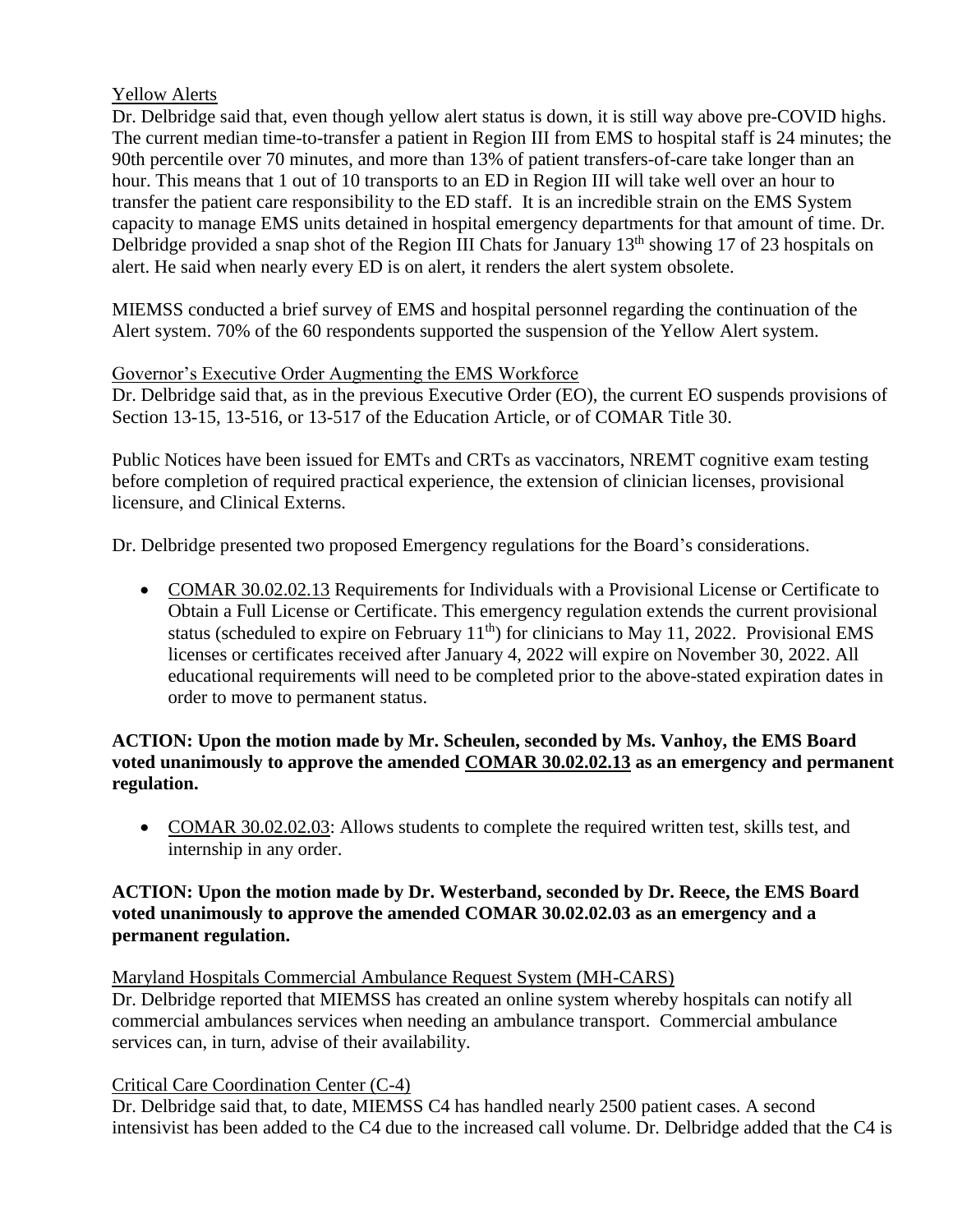handling approximately 18 calls per day. Each call takes 3-4 hours to resolve. He added that a pediatric C-4 is also available that was added in anticipation of an increase in pediatric COVID patients.

#### Vaccinations

Dr. Delbridge said that MIEMSS continues to provide COVID vaccinations to cargo ship personnel.

#### Cardiac Arrest Termination of Resuscitation (TOR)

Dr. Delbridge said testing of cardiac arrest TORs for COVID continues in order to facilitate contact tracing. He added that there has been a significant rise in the number of COVID positive TOR cases in the last month.

#### Hospital Re-designations

Dr. Delbridge reported that both Holy Cross Hospital and Mercy Medical Center have been redesignated as Primary Stroke Centers. He added that Sinai Hospital has become the first designated Thrombectomy-Capable Primary Stroke Center in Maryland.

# Emergency Department Patient Boarding

Dr. Delbridge said that each day, at any given time, between 200 and 350 patients are boarded in Maryland emergency departments for multiple reasons. Between 20%- 25% of ED patients are boarded without a disposition (e.g., psych) or are holding for a disposition destination to become available (e.g., no available staffed beds). 25% of ED Boarders are psych patients, but they make up 68% of ED boarding time.

#### **Legislation**

Dr. Delbridge said MIEMSS is supporting HB44, a bill that modifies the requirements for Medicaid reimbursement to an emergency service transporter for services provided in response to a 911 call. Specifically, the bill would require Medicaid to reimburse EMS for responses to Medicaid enrollee patients who call 9-1-1 regardless of whether the patient is transported to the hospital and will provide a modest increase in Medicaid reimbursement of \$25/year to a limit of \$300, the first increase since 1999. MIEMSS is also supporting HB 286, a bill that would extend until January 1, 2026, the ability of Paramedics to administer COVID-19 vaccinations and influenza immunizations as part of public health outreach efforts conducted by a health department or hospital / hospital system. Current statutory authorization expires January 1, 2023.

# EMS Operations Fund (EMSOF)

Dr. Delbridge said that the EMSOF partners (those receiving funds from the EMSOF) will be meeting this week to discuss the EMSOF solvency. DBM projections indicate the EMSOF may be insolvent sooner than had been previously projected.

#### MIEMSS Employee Notices

Dr. Delbridge announced the retirement Carole Mays as of December 31, 2021. Elizabeth Wooster, PhD, RN, BSN, MA, MsEM is the new Director of the Trauma and Injury Specialty Care Program. He added that MIEMSS has hired a new Webmaster, Kelsey Hood. If you have an opportunity to do so, please welcome Elizabeth and Kelsey.

# **MFRI**

A written report was distributed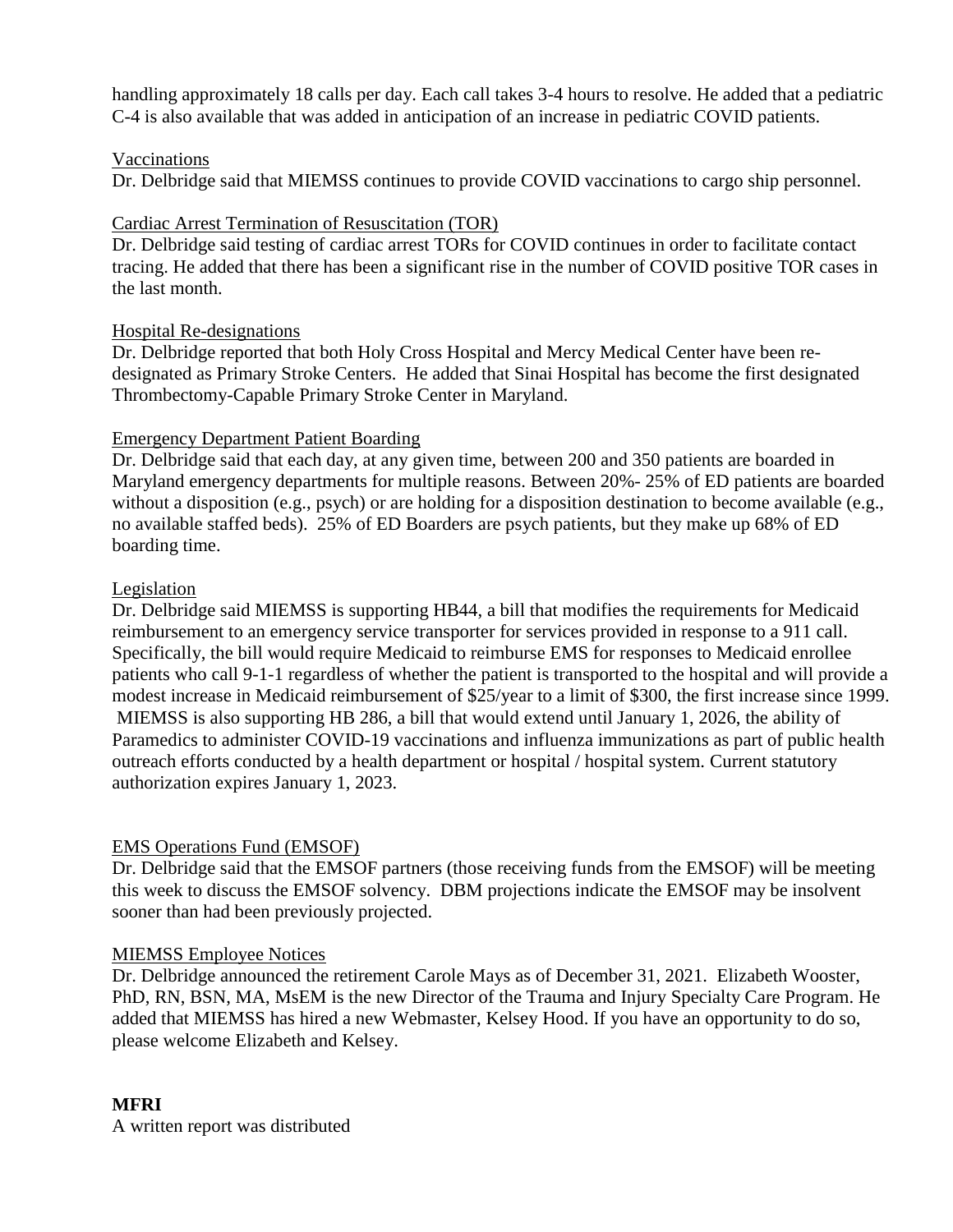Mr. Cox gave an overview of MFRI's mission and vision in 2021. He reported on MFRI's 2021 statistics regarding student enrollment and the disciplines and programs in which MFRI participated. He added that MFRI has administered 1,551 EMT tests since becoming an authorized Pearson Vue testing center.

Mr. Cox highlighted items in MFRI's 2021 operating budget. Mr. Cox said that, due to COVID and some unforeseen issues with construction, MFRI anticipates completion of the Western Maryland Regional Training Center renovation project, which includes remodeling the burn building, sometime during the spring of 2023.

Mr. Cox gave an overview of the equipment purchased with the \$558,000 Assistance to Firefighters Grants award to MFRI.

Mr. Cox gave an overview of the MFRI curriculum updates including the development / revision of the EMR course.

# **MSPAC**

A written report was distributed

Major Tagliaferri reported on the Maryland State Police Aviation Command's 2021 mission data, aircraft maintenance schedules, current numbers of EMS providers and pilots, personnel recruitments, and ongoing projects and initiatives including the Whole Blood Program, the MedHub Grant Project and the Unmanned Aircraft Systems Program.

Major Tagliaferri said MSPAC performed 1,791 EMS missions with 1,840 patients, 132 lawenforcement related calls and 170 search and rescue missions.

Major Tagliaferri gave an overview of the standout missions accomplished in 2021 including Trooper 1's hoist rescue of fire company personnel and three hunters from the silt and mud-laden flats in Havre de Grace.

# **National Study Center (NSC)**

A written report was distributed

Dr. Kozar gave an update of the NHTSA funded 2021 NSC CIREN (Crash Injury Research and Engineering Network) research project statistics from January  $21<sup>st</sup>$  to December 31, 2021.

Dr. Kozar said the Maryland Highways Safety Office Projects for 2021 included Traffic Records project – CODES project, data management and linkage, the Maryland seatbelt compliance report to NHTSA, the pedestrian fatality review, and the drug recognition expert data linked with citation data. She added that state projects included ICD-10 code validation for the self-harm patient, the MSHA vulnerable roadway user density dashboard and the collaboration with UMD-CP Maryland Transport Institute.

Dr. Kozar said that Dr. ChenFeng Xiong continues his work on the Transportation Health Initiative (THI), a partnership with the Maryland Transportation Institute at College Park which combines expertise and resources in Engineering, Epidemiology and Medicine.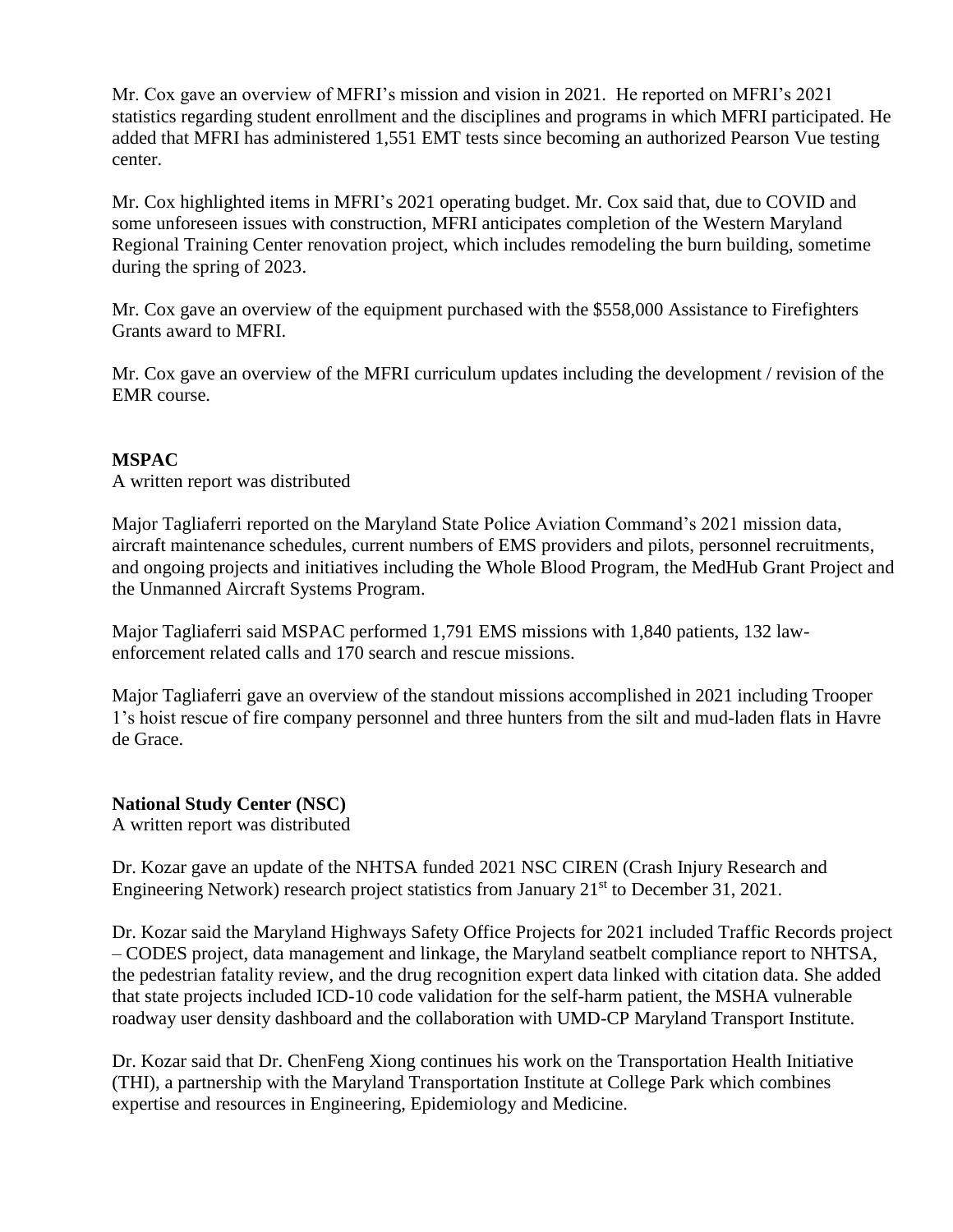Dr. Kozar highlighted the STAR funded internal grant to understand the changes in travel behavior after recovering from injuries caused by motor vehicle crashes using a smartphone app to track driving behaviors of patients discharged after trauma care, which was developed at UMCP.

The NSC is researching the effects of mobility restrictions (stay at home orders – social distancing index developed at UMCP), combining transportation data with hospital health data.

Dr. Kozar said that the Center for Innovation in Clinical and Translational Shock and Injury Research (CISIR) is an organized system that tracks patient demographics, types of injuries and illnesses, and recovery timelines from cause of the injury to EMS, to shock trauma medical encounter, to rehab and maintenance to post discharge.

Dr. Kozar said that another initiative is the USAMMDA/UMB Interoperable Medical Automated Systems (iMAS) program which seeks to integrate comprehensive injury, physiology, and triage data into one user-friendly system that allows visibility from point of injury to tertiary level care, while also providing user-level decision support including drug, ventilator, resuscitation, and triage calculations.

# **RACSTC**

A written report was distributed

Dr. Kristie Snedeker highlighted the RACSTC's current statistics on patient admissions, occupancy rates, OR volumes, clinic volumes and Lost Interfacility Transfer volumes. Dr. Snedeker said that current average length of stay is ten days and added that the hyperbaric chamber hours have increased significantly.

Dr. Snedeker said that there had been six RACSTC Go-Team requests with one deployment to Charles County. She said that an analysis of Go-Team cancellations will be presented with the next RACSTC report.

Dr. Snedeker acknowledge the increase in trauma capacity alerts mostly due to staffing challenges.

# **MSFA**

President McCrea sent greetings from the Vice Presidents and members of the MSFA. He said the MSFA continues planning an in-person convention and asked that course proposals be submitted to: [www.convention.msfa.org/registration/instructorproposal.](http://www.convention.msfa.org/registration/instructorproposal) He added that there is a link on the MSFA website.

# **Old Business**

# Perinatal Regulations

A copy of the proposed regulations was distributed.

Ms. Sette highlighted the proposed changes to the Perinatal Regulations presented to the Board at the December 2021 meeting.